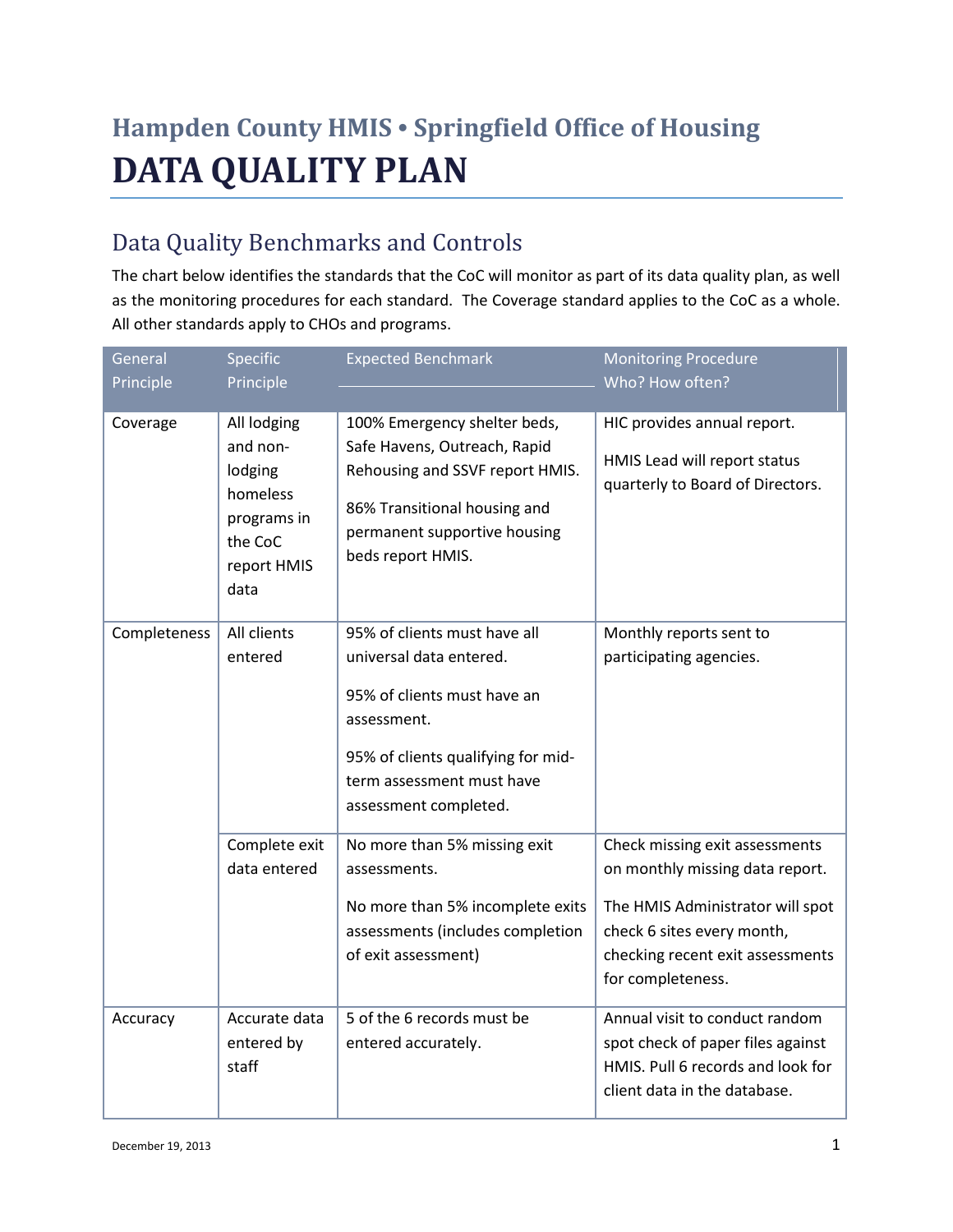|                   | Changing data   | Active clients should be reviewed  | The Springfield HMIS             |
|-------------------|-----------------|------------------------------------|----------------------------------|
|                   | kept up to      | by the local database              | Administrator will review with   |
|                   | date            | administrator every 30 days.       | the local HMIS Administrator in  |
|                   |                 |                                    | quarterly visits.                |
|                   |                 |                                    |                                  |
| <b>Timeliness</b> | Data are        | Clients must be entered within 48  | Monthly reports to agencies.     |
|                   | entered soon    | hours of intake.                   |                                  |
|                   | after collected | Emergency shelter clients must be  |                                  |
|                   |                 | entered within 24 hours of intake. |                                  |
|                   |                 |                                    |                                  |
| Consistency       | Common          | Data will be reviewed at the       | The HMIS Administrator will      |
|                   | interpretation  | monthly data management            | compare aggregate data by users  |
|                   | of questions    | meetings.                          | for same population to look for  |
|                   | and answers     |                                    | unusual patterns on a quarterly  |
|                   |                 |                                    | basis.                           |
|                   |                 |                                    | Inconsistencies found during the |
|                   |                 |                                    | month will be noted and          |
|                   |                 |                                    | discussed at the monthly data    |
|                   |                 |                                    | management meetings.             |
|                   |                 |                                    |                                  |
|                   | Common          | 95% of required fields completed   | Monthly check of required fields |
|                   | knowledge of    |                                    | in system - 95% of records have  |
|                   | what fields to  |                                    | complete minimal fields.         |
|                   | answer          |                                    |                                  |
|                   |                 |                                    |                                  |

## Roles and Responsibilities

#### **CoC Board of Directors**

The Board of Directors is responsible for oversight of data quality, and will review high-level data quality reports quarterly. The Board will act upon recommendations made by the HMS and Data Committee and the HMIS Lead.

#### **HMIS and Data Committee**

The HMIS and Data Committee is responsible for ongoing oversight of progress toward the CoC's meeting of all Data Quality Benchmarks system-wide. It will regularly review data quality reports, assist agencies in gaining compliance, and ensure that required reports and trainings are made available for the agencies. It will provide quarterly updates to the CoC Board of Directors on progress of the data quality plan and provide regular reports on the quality of the CoC's data.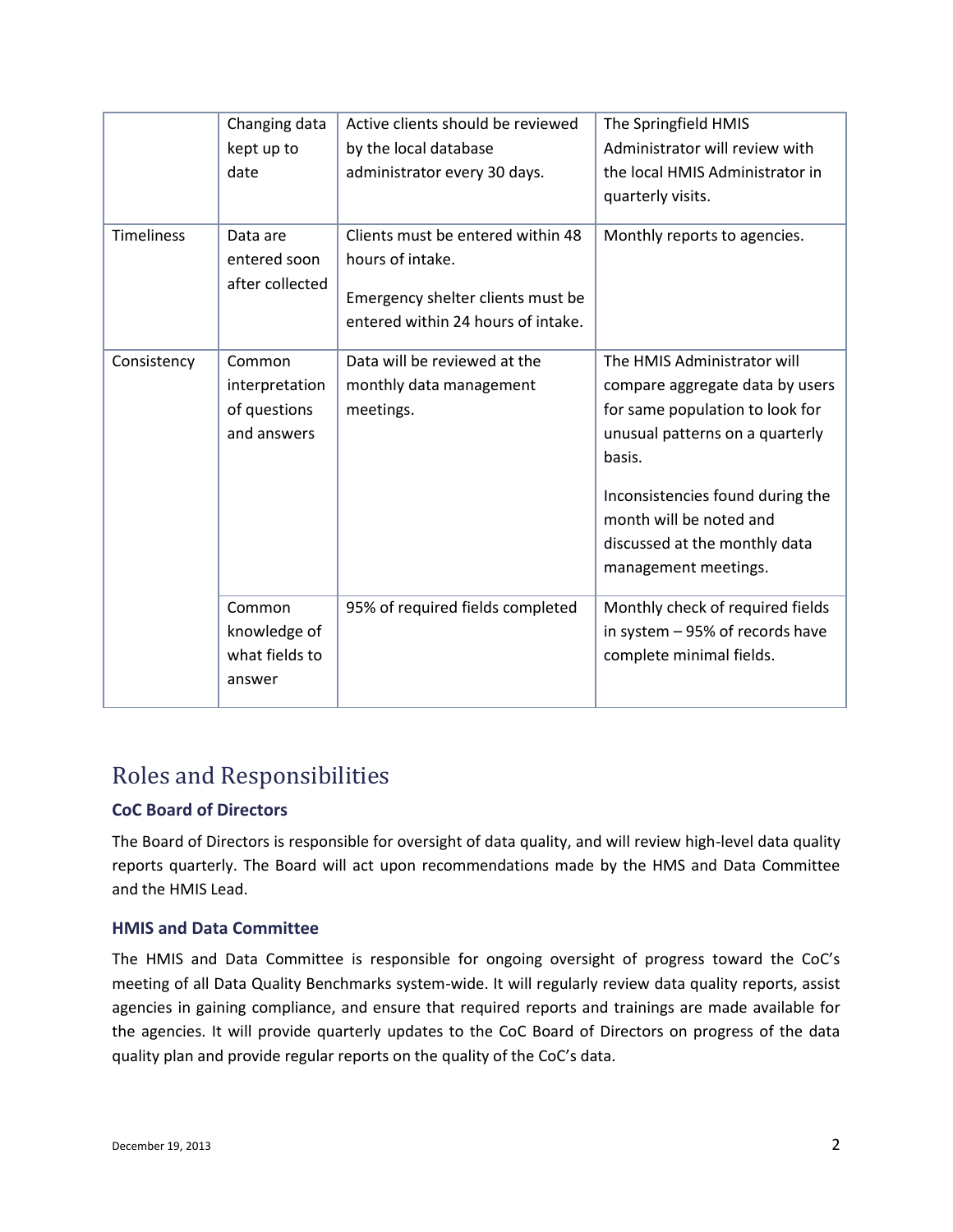#### **HMIS Lead- City of Springfield**

The HMIS Lead is responsible for monitoring CHOs to ensure that the standards on the extent and quality of data entered into the Hampden County HMIS set forth in these policies and procedures are met to the greatest possible extent and that data quality issues are quickly identified and resolved.

The HMIS Lead will run data quality reports and will directly provide agencies with the reports for their projects via email. The regularity of the reporting provides participating agencies with the opportunity to review data and update any missing elements before the HMIS Administrator assesses progress. Monthly reports include the following.

- 1. *Progress reports on expected contractual outcomes.* Each funded project has specific target requirements. Specific reports are created for each project to show the agency's progress to date on their contractual agreements. Both the dates and methods of tracking information vary according to the particular project.
- 2. *Missing Data – Assessments*: This report alerts participating agencies if they have failed to record detailed assessment information. It identifies where they have entered a new participant into the database, but have failed to provide required assessments.
- 3. *Missing HUD Universal Data Elements*: The HMIS Administrator will track completion of universal data elements on a monthly basis.

The City of Springfield will monitor at least annually the projects that are funded by the CoC. It will review data quality reports, bed utilization reports, and compliancy with the Data Quality Plan. It will report and make recommendations to the CoC Application Committee on the quality and usability of data submitted by CoC-funded agencies.

#### **Contributing HMIS Organizations**

CHOs are responsible for training and monitoring HMIS users to ensure understanding of and compliance with data quality standards.

Each CHO is responsible for addressing any issues identified through the data quality monitoring. Where data errors are identified, the CHO must correct the errors within 30 days. Where overall systemic data quality issues are identified, the CHO must participate with the HMIS Lead in creation of a corrective action plan.

### Remedial Actions

The goal of data quality monitoring is for the CoC to obtain and maintain high-quality data. In order to meet this goal, CHOs with repeated data quality issues will be initially provided with increasing levels of support to assist in resolving data issues. Support may include additional training and/or technical assistance from the HMIS Lead, Social Solutions, or a qualified consultant.

The CHO may be required to submit a corrective action plan to the HMIS Lead, and to provide regular reports to the HMIS Lead on progress toward implementing the identified corrective actions. Components of a corrective action plan may include: